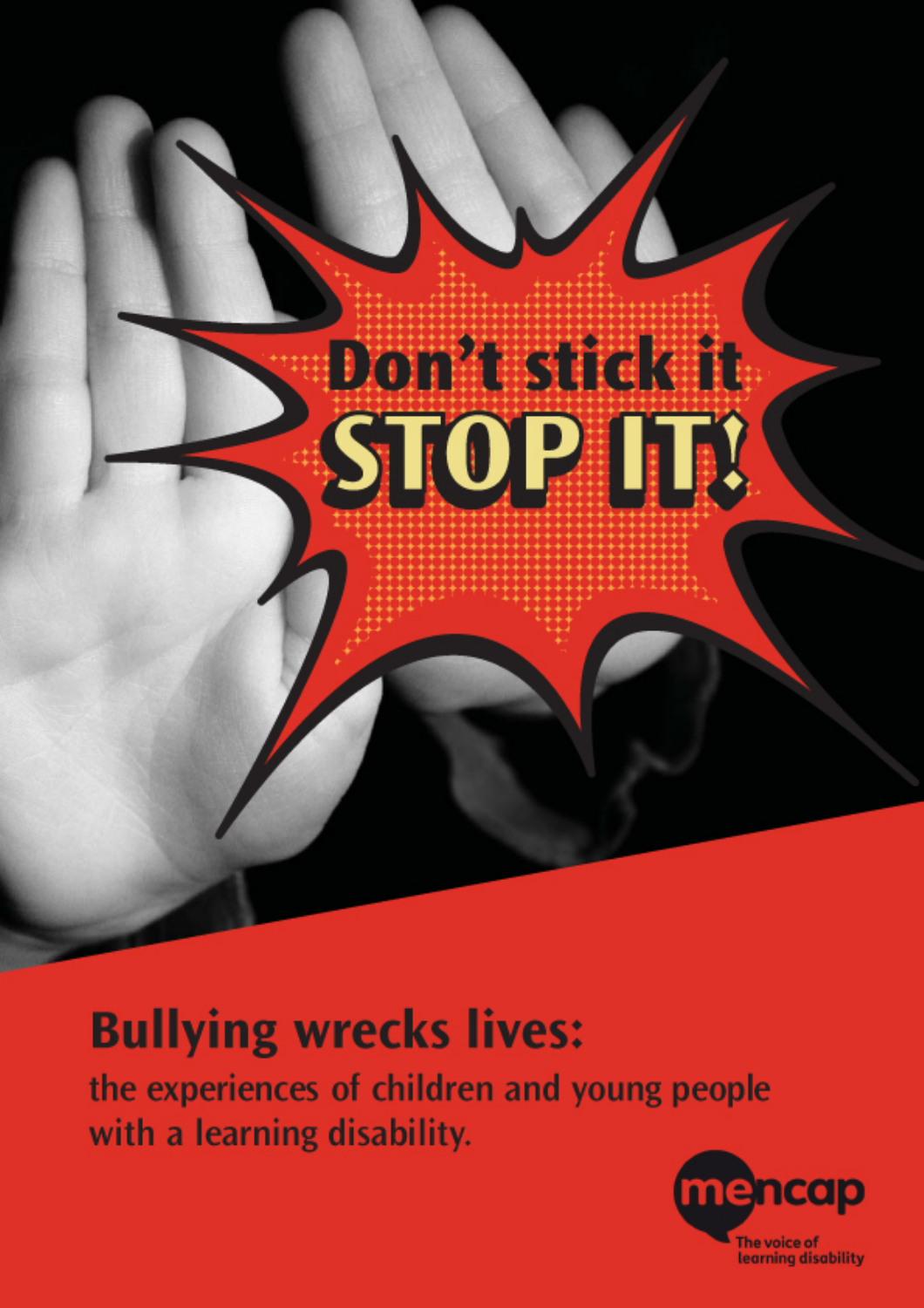# **Contents**

| <b>Introduction</b>                                                                   | $\overline{\mathbf{3}}$ |
|---------------------------------------------------------------------------------------|-------------------------|
| How we found out                                                                      | 4                       |
| Nearly all children and young people with a learning disability are bullied           | $5 - 7$                 |
| Bullying wrecks the lives of children and young people with a learning disability     | $8-9$                   |
| <b>Bullying does not stop</b>                                                         | $10 - 11$               |
| What needs to happen                                                                  | 12                      |
| <b>Recommendations</b>                                                                | 12                      |
| <b>Further information</b>                                                            | 12                      |
| Appendix 1: Examples of worksheets used to capture children's experiences of bullying | 13                      |
| Appendix 2: Recommendations for Government                                            | 14                      |
| Appendix 3: Recommendations for local action                                          | 15                      |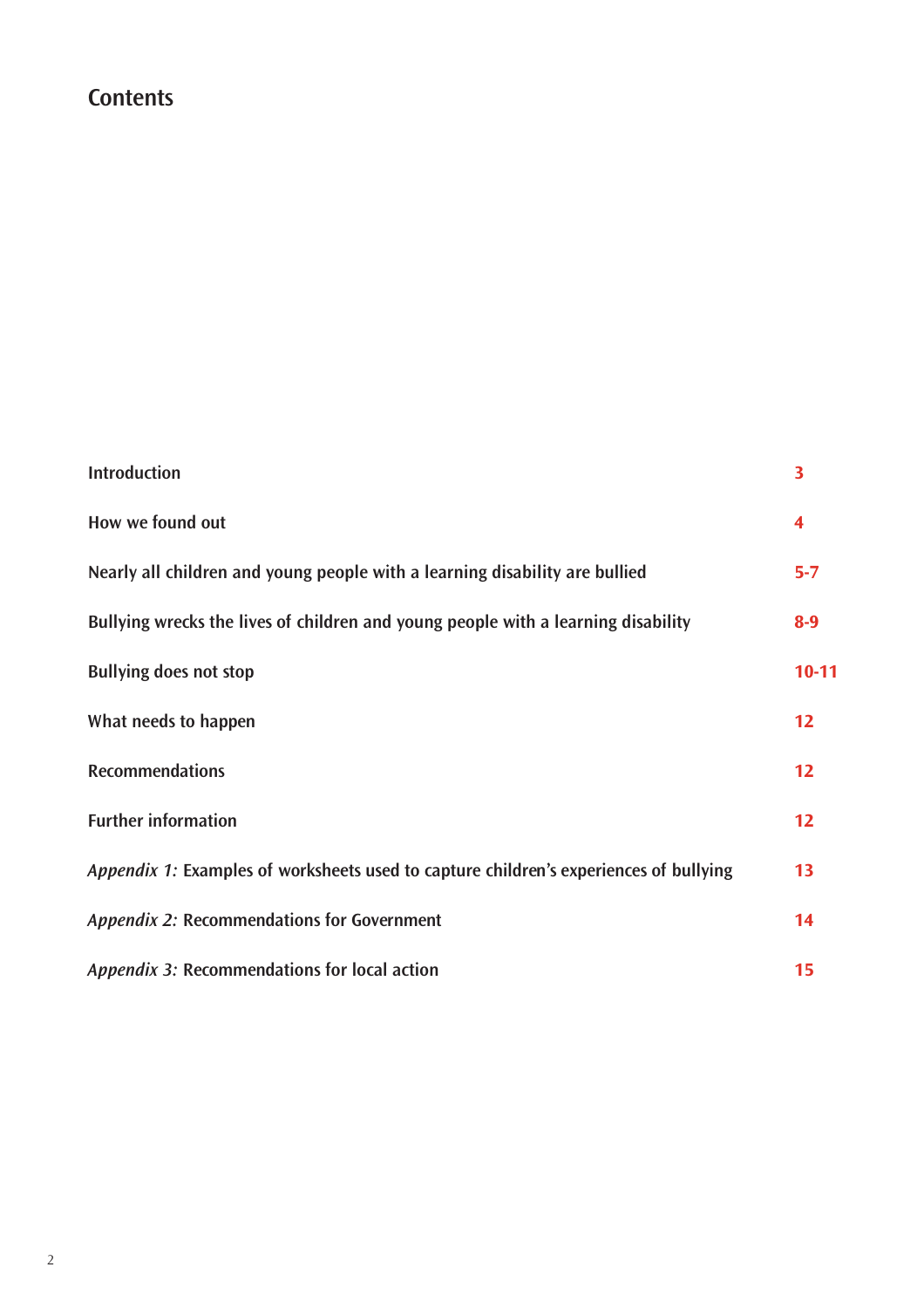# **Introduction**

"I was bullied when I was younger because of my learning disability. They said I was ugly and they banged my head so badly that I had to go to hospital to have 18 stitches in my forehead.

"The bullying made me feel so unhappy and scared I would make myself ill every day. It still affects me now even though it happened years ago. It will always stay with me because of how bad it was."

Tragically, Ciara's story is not unique. Disablist bullying**<sup>1</sup>** is rife in our communities. It is damaging the life chances of some of the most vulnerable children and young people in our society.

Mencap has carried out the first extensive research on bullying among children and young people with a learning disability. It reveals the shocking truth about their experiences of bullying. In the UK, an incredible 82% of children with a learning disability are bullied – this is 280,000 children. They are subjected to bullying throughout their lives. And it happens everywhere they go, making them feel unsafe outside their own homes.

Mencap's research findings confirm concerns already raised about disablist bullying and the impact it has on disabled children and young people. The Office of the Children's Commissioner has reported that disabled children are twice as likely as their peers to become targets for bullying**<sup>2</sup>** , while the National Children's Bureau recently identified disablist bullying as a matter for extreme concern<sup>3</sup>.

Disablist bullying does not only destroy children's capacity to enjoy life, it also devastates their opportunity to achieve at school, and limits their life chances. It is nothing short of a disgrace that 12 years after the introduction of the first Disability Discrimination Act, children and young people with a learning disability are frightened to leave their homes because of bullying.

**Don't stick it, stop it!** is Mencap's anti-bullying campaign. We call on national and local government to confront the gravity of disablist bullying, and challenge them to take the urgent action needed to stop it.

**<sup>1</sup>** Disablist bullying is bullying of any disabled child, and includes children with a learning disability.

**<sup>2</sup>** *Bullying Today: A Report by the Office of the Children's Commissioner*, 2006.

**<sup>3</sup>** *Spotlight briefing: Bullying and disability*, The National Children's Bureau, 2007.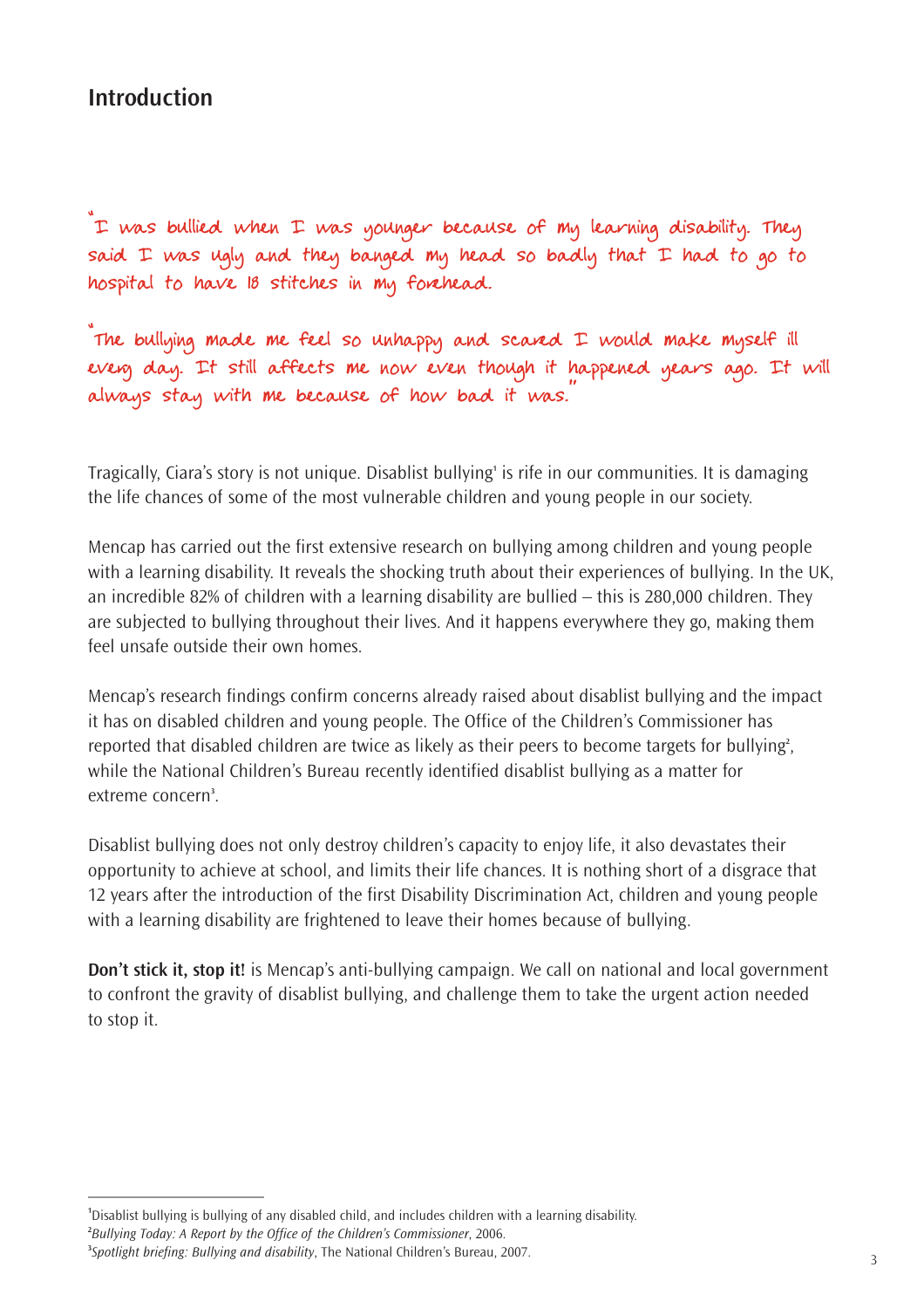# **How we found out**

Time and time again children and young people of all ages report bullying as the single biggest barrier to them living their lives to the full.

In 2007, Mencap carried out workshops with children and young people with a learning disability. The workshops were held in 46 schools across England, Wales and Northern Ireland to find out more about experiences of bullying in and out of school.

507 children and young people with a learning disability aged between eight and 19 years took part in these workshops. 60% of respondents were boys and 6% were from black or minority ethnic backgrounds.

The workshops were carried out in special schools and in special units within mainstream schools. Many of the children we worked with were educated in a mainstream setting for at least some of the time. All were asked about their experiences of bullying in all areas of their lives – including at school, on the street, in the park, on the bus, and at youth clubs and leisure centres. The workshops explored not just the incidence of bullying, but the way that bullying makes children and young people with a learning disability feel, and the impact it has on their lives.

The workshops consisted of activities and discussion, and the children were supported to fill in a survey about their experiences of bullying. The survey was accessible for children with a learning disability, using easy words and symbols. They could draw or write their responses, or communicate them in another way to a supporter (see appendix 1 for an example of the workbook pages).

This is the first time that so many children and young people with a learning disability have been asked about their experiences of bullying in the UK.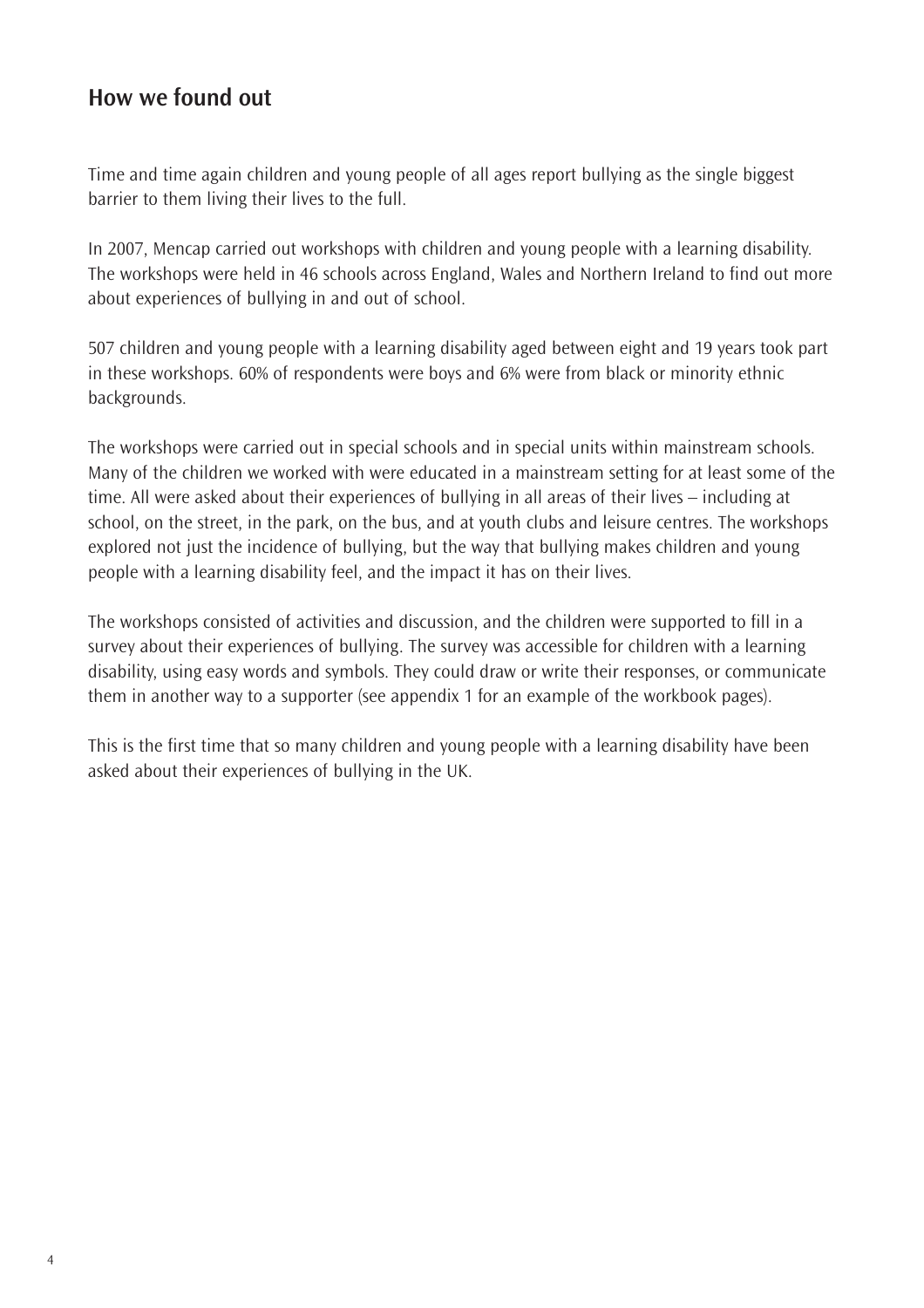# **Nearly all children and young people with a learning disability are bullied**

# **Ashley's story**

"I'm still scared of the bullies and I'm worried walking alone in school, in case I bump into him."

*I'm Ashley and I'm 12 years-old. I like to play computer games and to go on the internet. I want to design computer games and animations. I need help with reading and writing.*

*On the first day I started my new school, I was told by a bully to get out of his school. He said he did not like the look of me. He had two more bully friends – a boy and girl. I was spat on, sweared at and kicked.*

*I came home moody and upset, I did not want to go back to school. I hated the bully and his friends.*

## *8 out of 10 children with a learning disability are bullied*

82% of children and young people with a learning disability have experienced bullying. They are twice as likely to be bullied as other children**<sup>4</sup>** .

Children with a learning disability are more likely to be targeted by bullies because of their disability. They are seen as 'different'. They may be doing different work at school, or they may find it hard to make friends or join in play activities. Other children can see them as 'easy targets' because they can be made to get into trouble, or because they may not understand that what is happening to them is bullying**<sup>5</sup>** .

Like racist and homophobic bullying, disablist bullying is particularly harmful as it is based on prejudice. Bullying of children with a learning disability discriminates against children who find it hard to understand bullying, to tell people about it, and to be listened to and supported. It damages children's self-esteem and has a huge impact on the way children and young people with a learning disability see themselves.

"Alice has been taunted with 'Alice's brother is a spac, Alice's brother goes uh, uh, uh'."

**<sup>4</sup>** Compared to research findings in 'Tackling Bullying: Listening to the views of children and young people in schools', Department for Education and Skills 2003.

**<sup>5</sup>** *They won't believe me*, Mencap, 2005

<sup>(</sup>www.mencap.org.uk/html/campaigns/anti\_bullying/more\_info.asp)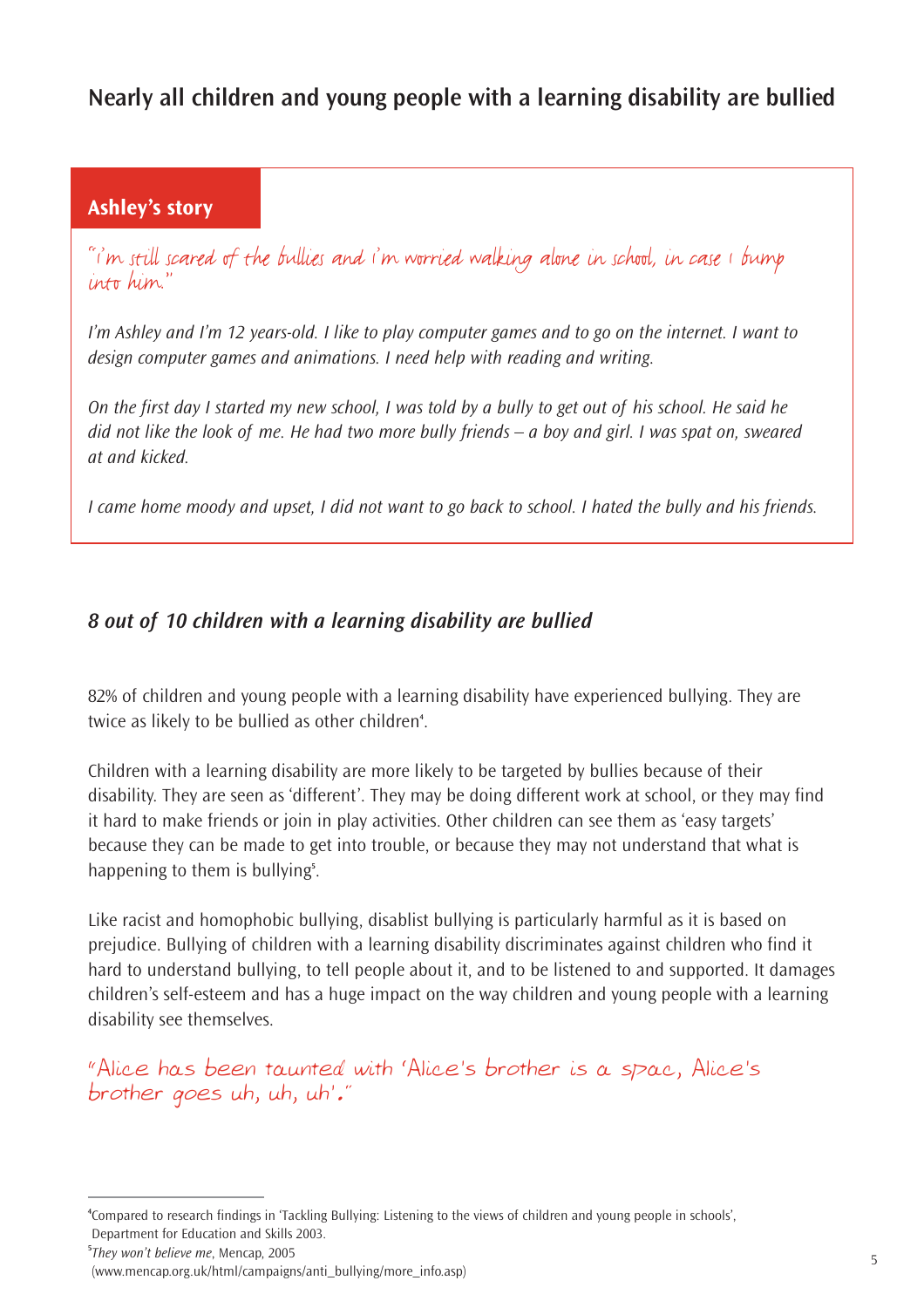## *Children with a learning disability are bullied wherever they go*

So far, the focus of most research on bullying has been on schools. 8 out of 10 children and young people with a learning disability who have been bullied had experienced bullying at school. But Mencap's research reveals that children with a learning disability are being bullied everywhere they go.

3 out of 10 children and young people with a learning disability who have been bullied were bullied out on the street, with the same number experiencing bullying at the park and on the bus. Children also reported being bullied at youth clubs and in leisure centres.

5 out of 10 children with a learning disability had been bullied in more than one place. Children with a learning disability already face barriers in accessing education and leisure opportunities – bullying compounds this, preventing them from living full and happy lives.



## *6 out of 10 children with a learning disability are physically hurt by bullies*

It is shocking that so many children with a learning disability are being subjected to physical forms of bullying in their neighbourhoods. This includes children being punched and slapped, spat on, knocked over, and, in some cases, attacked with such violence that hospital treatment is needed.

In many cases the physical bullying that children and young people with a learning disability experience should be classified and treated as assault or abuse. Yet these attacks are rarely subject to police investigation, and also not afforded the protection of safeguarding procedures<sup>6</sup>.

Physical attacks on children and young people with a learning disability are never acceptable, and must be treated extremely seriously.

"I had to be taken to hospital to have 18 stitches in my forehead."

**<sup>6</sup>** The School Standards and Framework Act (1999) and the Education Act (2002) both place a legal obligation on schools to promote and safeguard the welfare of children and to prevent bullying.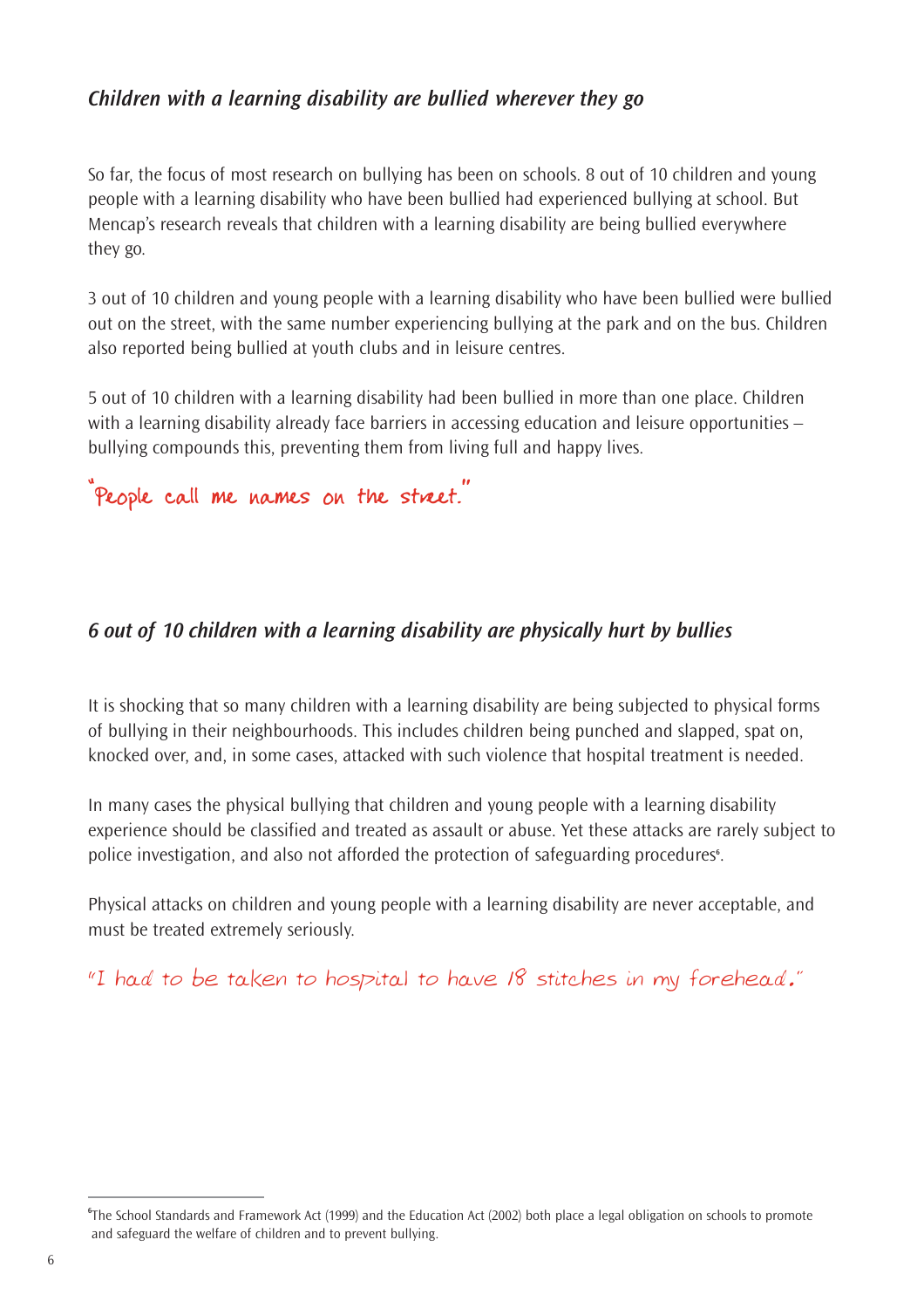## *Intimidation and other abuse hurts too*

77% of children and young people with a learning disability are verbally abused. Calling a child with a learning disability hurtful and insulting names related to their disability is discriminatory behaviour, and a particularly insidious form of bullying.

Bullies also target children with a learning disability by taking their things or leaving them out of activities – 4 out of 10 children with a learning disability said this had happened to them.

Bullying in all its forms needs to be recognised, prevented and dealt with seriously.

"When I was being bullied I was very upset. I tried to hide how I felt. It was hard."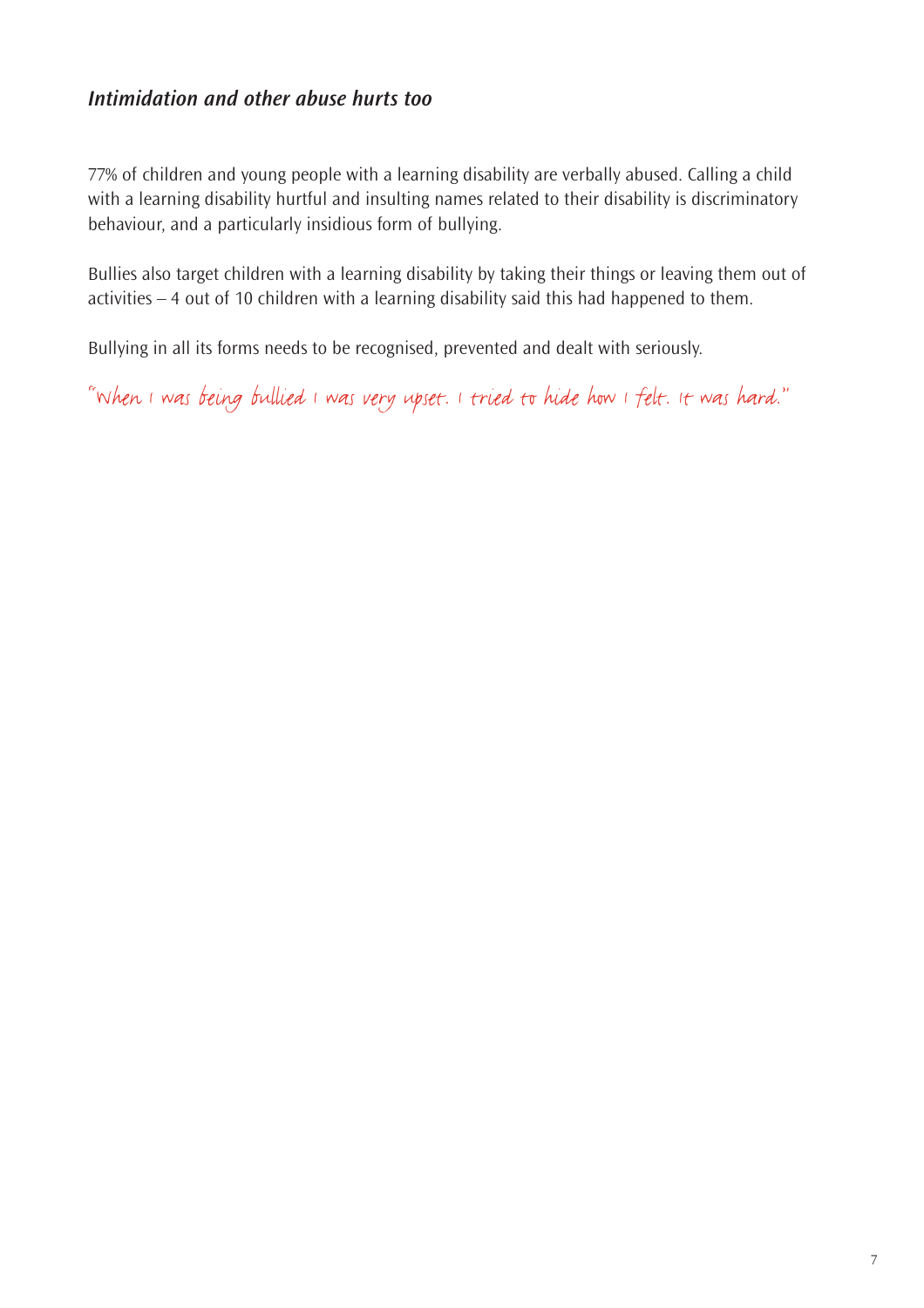# **Bullying wrecks the lives of children and young people with a learning disability**

## **Ben's story**

*"We had to move. The bullying had become so severe that Ben would no longer leave the house."*

Ben, who has Down's syndrome, was just 15 when his life was ruined by bullies.

*"When we moved house, Ben was desperate to make friends with the local children*,*"* explains his mum, Charlotte. *"But he often returned home with spit on him or the tyres of his bike deflated. On some days he was chased by a group of children until he reached the safety of home."*

Ben couldn't understand why the other children didn't want to be his friend. His mum found it very hard to tell him that they saw him as different because of his Down's syndrome. She was afraid that this would make him feel frustrated about his learning disability.

Charlotte says: *"Ben was bullied wherever he went. He would return from the park with bruises and torn clothes. As far as the local kids were concerned, Ben was there for their entertainment. He was the butt of their jokes, an object to ridicule."*

The ongoing bullying left Ben terrified to go outside. Having previously been an independent young man, he began to have recurring nightmares, and refused to leave the house. Whenever he heard children's voices outside he would cower and beg his mum not to let them near him.

Last year Ben and his mum moved to a new home in a different area. Ben, now 19, is receiving counselling to help him deal with the ongoing distress that the bullying has caused. He is much happier. Nonetheless, he is still very upset about what happened to him and refuses to go anywhere near his old home.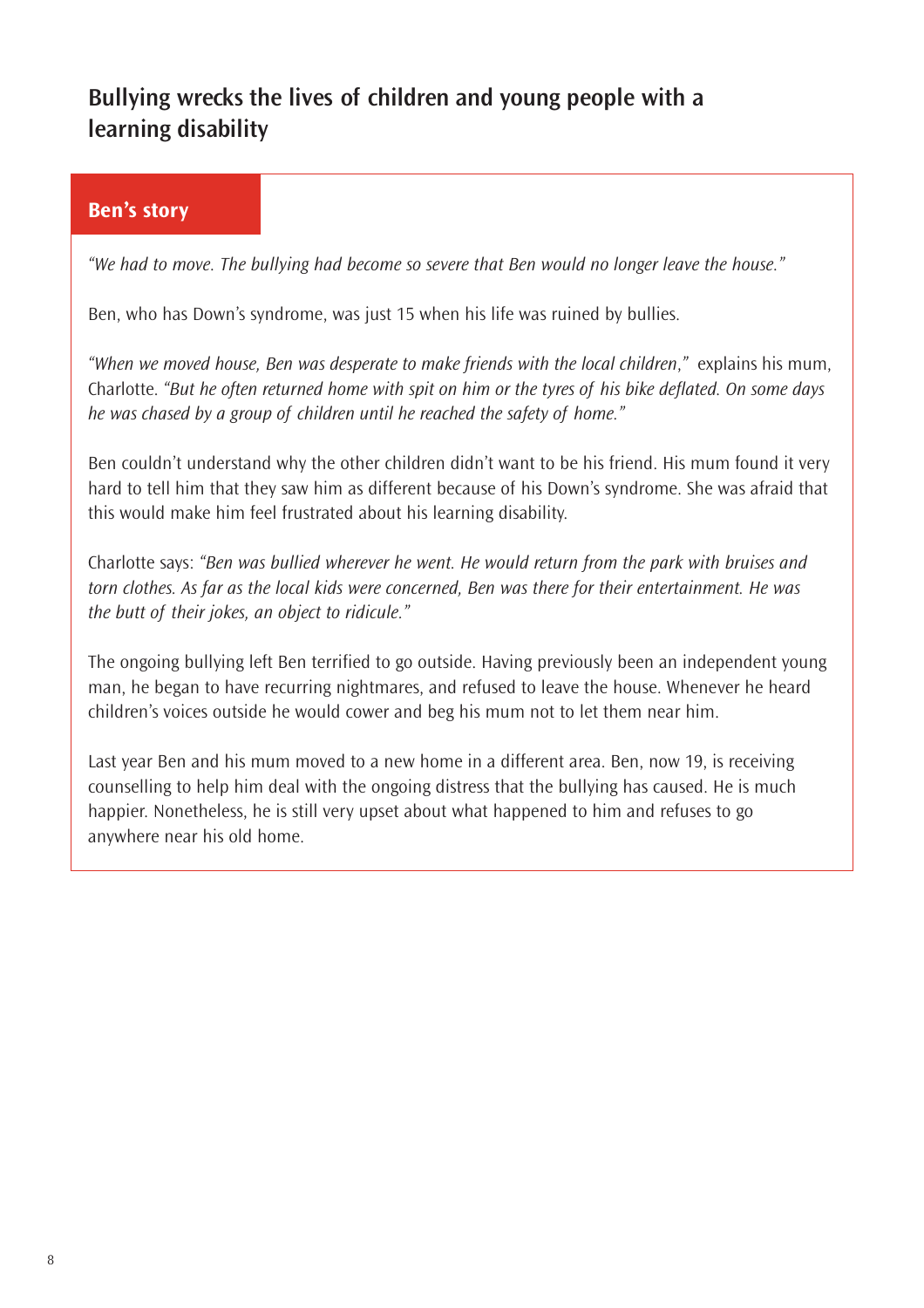# *8 out of 10 children with a learning disability are scared to go out*

Children with a learning disability are scared to leave their homes because of bullying. They are most afraid to go to school, the park and out on the street.

Over half of children with a learning disability who have been bullied stopped going to the places where the bullying happened. These children already face significant barriers in our society. It is far harder for them to access opportunities to learn and achieve. Bullying is another barrier that prevents them from taking part in their communities and doing the things others might take for granted.

Some children with a learning disability have been forced to change schools to escape bullying. This is extremely disruptive to their education. The solution to bullying should not be to force the child who has been bullied to leave.

All children have the right to feel safe in their communities. Disabled children also have the right to live their lives free from discrimination and harassment**<sup>7</sup>** . But this right is simply not the reality for thousands of children and young people with a learning disability.

"I don't like the street, I don't like the park, I don't like the swimming pool because of bullies."

# *Bullying damages self-esteem*

Many children and young people with a learning disability have low self-esteem. Being taunted, intimidated and abused because of their disability damages their sense of self-worth.

Children with a learning disability often find it harder to make friends than other children, so being bullied leaves them feeling lonely and depressed. 56% of children with a learning disability said they cried because of bullying, and 33% hid away in their bedroom.

"Bullying makes me feel sad."

**<sup>7</sup>** *Disability Discrimination Acts,* 1995 and 2005.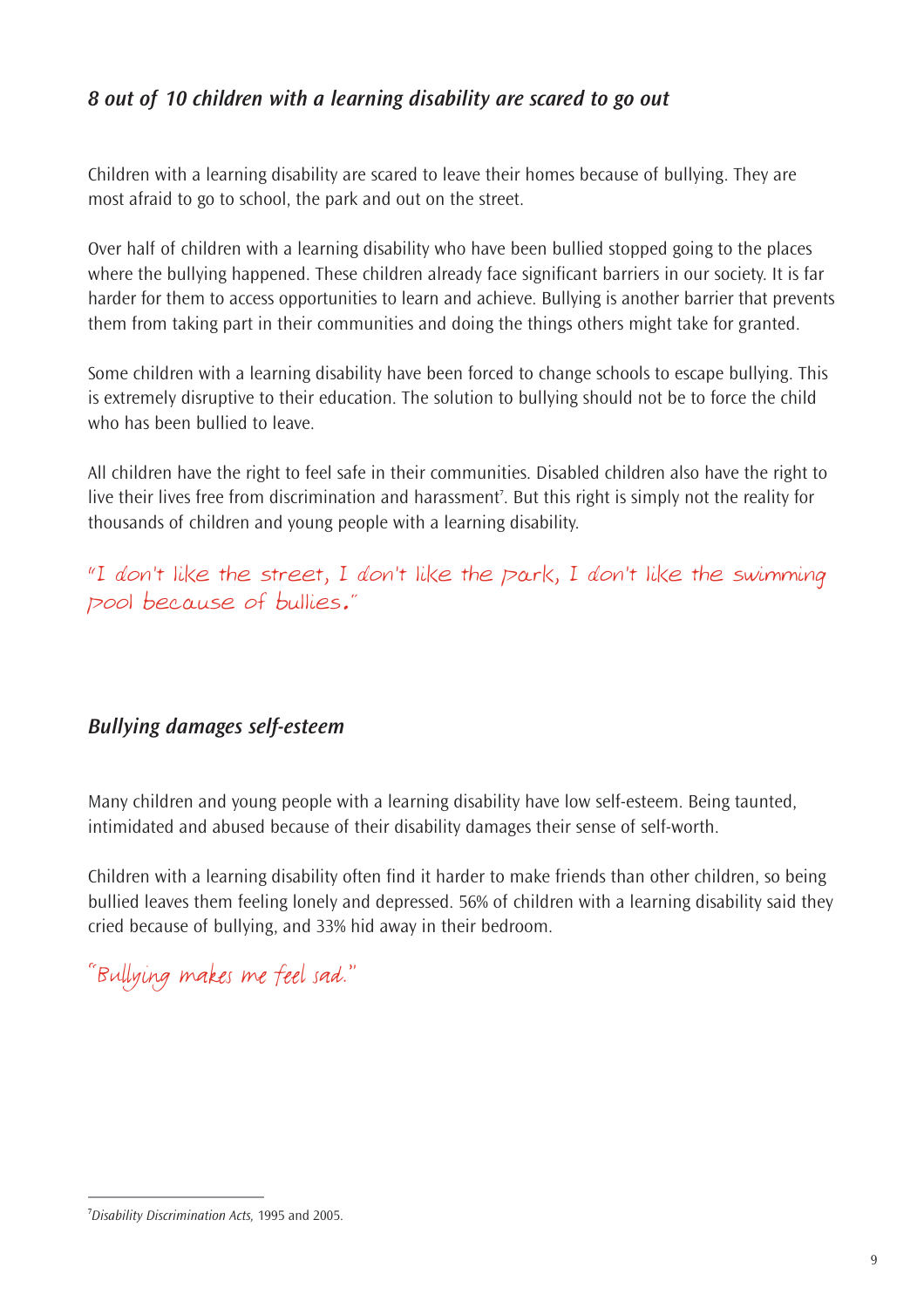### **Peter's story\***

## I told my teachers at school and they said that I had special needs so I should get used to it as I would be bullied all my life.

*I'm Peter and I'm 17 years-old. In my spare time I like horse riding and playing on my computer.* 

*When I went to my old school I got bullied really badly. I got bullied at break times by other children at school. They would call me names, spit at me and throw stones and bottles at me.*

*The bullying made me feel very angry and sad. The bullying stopped me going out at home, so I lost all my mates. I don't have any mates any more, so I don't play out any more.*

*I told my teachers at school and they said that I had special needs so I should get used to it as I would be bullied all my life. They also told me to stop playing out at break times then I would not get bullied.*

*The bullying carried on until my mum and dad found out and then I moved schools.*

*I want adults to stop the bullies. And I want people to listen to us when we tell them what's happening.*

\**Not his real name.*

## *Bullying did not stop for 4 out of 10 children when they told someone*

Children and young people with a learning disability most commonly told a teacher or a parent that they were being bullied. However, for 4 out of 10 children who told someone, the bullying did not stop. This confirms the conclusions of the National Autistic Society's 'B is for Bullying' report (2006), which found that in 44% of cases, no action was taken by the school after it was reported that a child with autism was being bullied.

Adults do not always believe children with a learning disability when they report bullying, or they don't treat it is a serious matter. If an adult dismisses a child's reports or tells them that bullying is just part of life, they are condoning disablist bullying. All adults who work with children need to know how to deal with disablist bullying appropriately. And they must ensure that it is always treated seriously.

"The girls were nasty, they told lies. No-one believed me."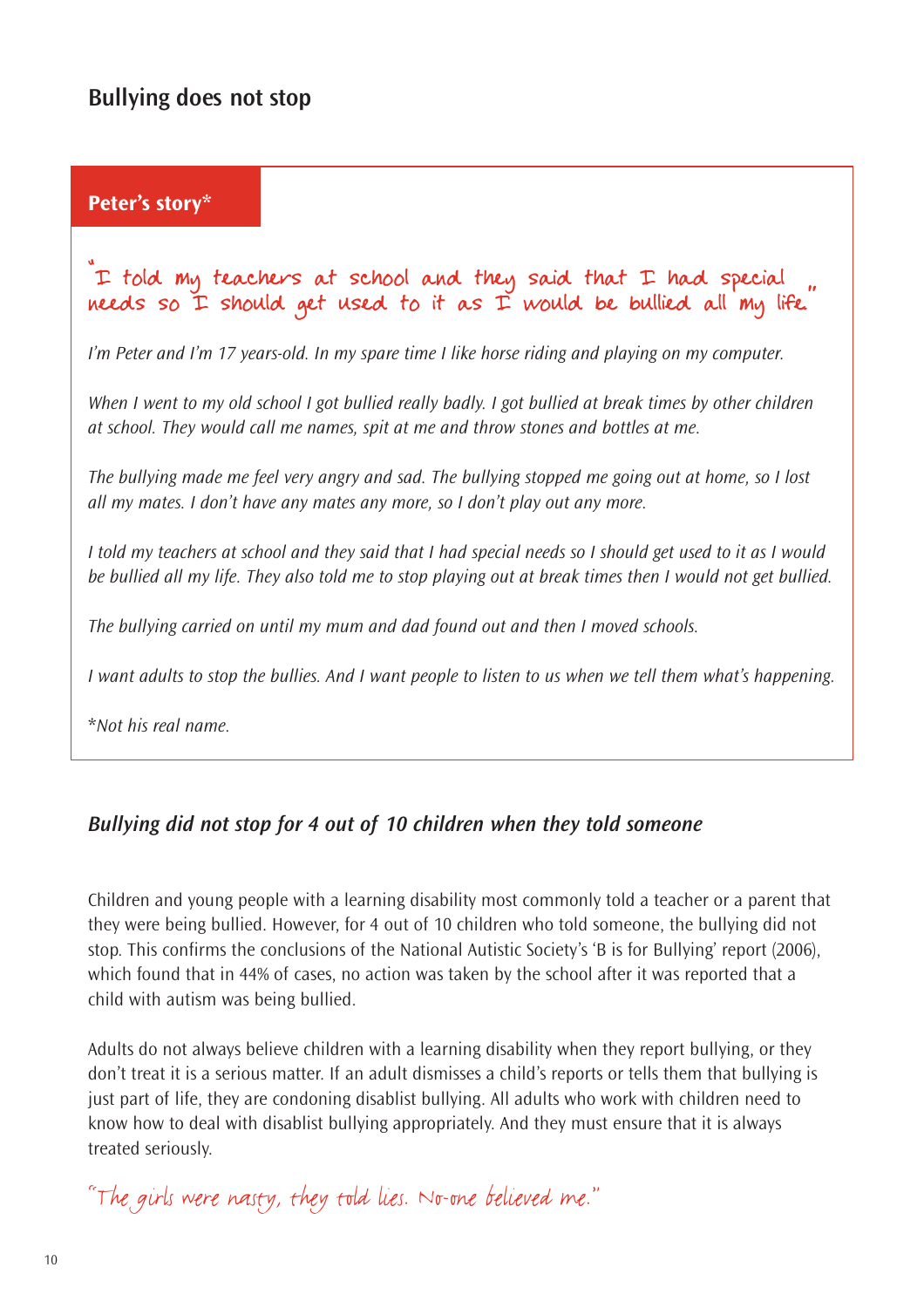# *Children with a learning disability find it hard to report bullying*

Sometimes when a child with a learning disability is being bullied they do not understand what is happening. They think that being treated badly is just a part of their everyday life. Others find it hard to give a clear account of what has happened to them, which can lead to their reports of bullying not being acted upon.

Signs that a child with a learning disability is being bullied can often be missed. For example, a child with a learning disability could show a change in behaviour because they are distressed about being bullied. Adults could simply attribute the change to the child's disability and therefore dismiss it**<sup>8</sup>** .

Adults should be aware of children and young people with a learning disability who are at risk of being bullied. They should take preventative steps, followed by firm action if they see or suspect bullying.

"I don't like being bullied. It does not stop when I tell someone."

## *Many children with a learning disability are bullied throughout their lives*

Nearly half of children with a learning disability had been bullied for over a year, and many were bullied for even longer. Children with a learning disability are being bullied for a significant period of their childhood, which has a hugely negative impact on their development and life chances.

The effects of bullying in childhood can still be felt by people with a learning disability when they become adults. When children with a learning disability are denied opportunities to learn, develop and achieve because of bullying, they find it harder to develop their skills and confidence in adult life. This then makes it more likely that they will also be targets for abuse as adults.

Many adults with a learning disability are bullied in their communities, as Mencap's Living in Fear report<sup>9</sup> revealed. Disablist bullying can escalate into the abuse, hate crime, and even murder of adults with a learning disability**<sup>10</sup>** .

"It is horrible being bullied. It needs to stop."

**<sup>8</sup>** *They won't believe me,* Mencap, 2005.

**<sup>9</sup>** *Living in Fear,* Mencap, 1999.

**<sup>10</sup>**In one case, three people were jailed for the murder of a man with a learning disability who the judge said was literally 'bullied to death' in 2007.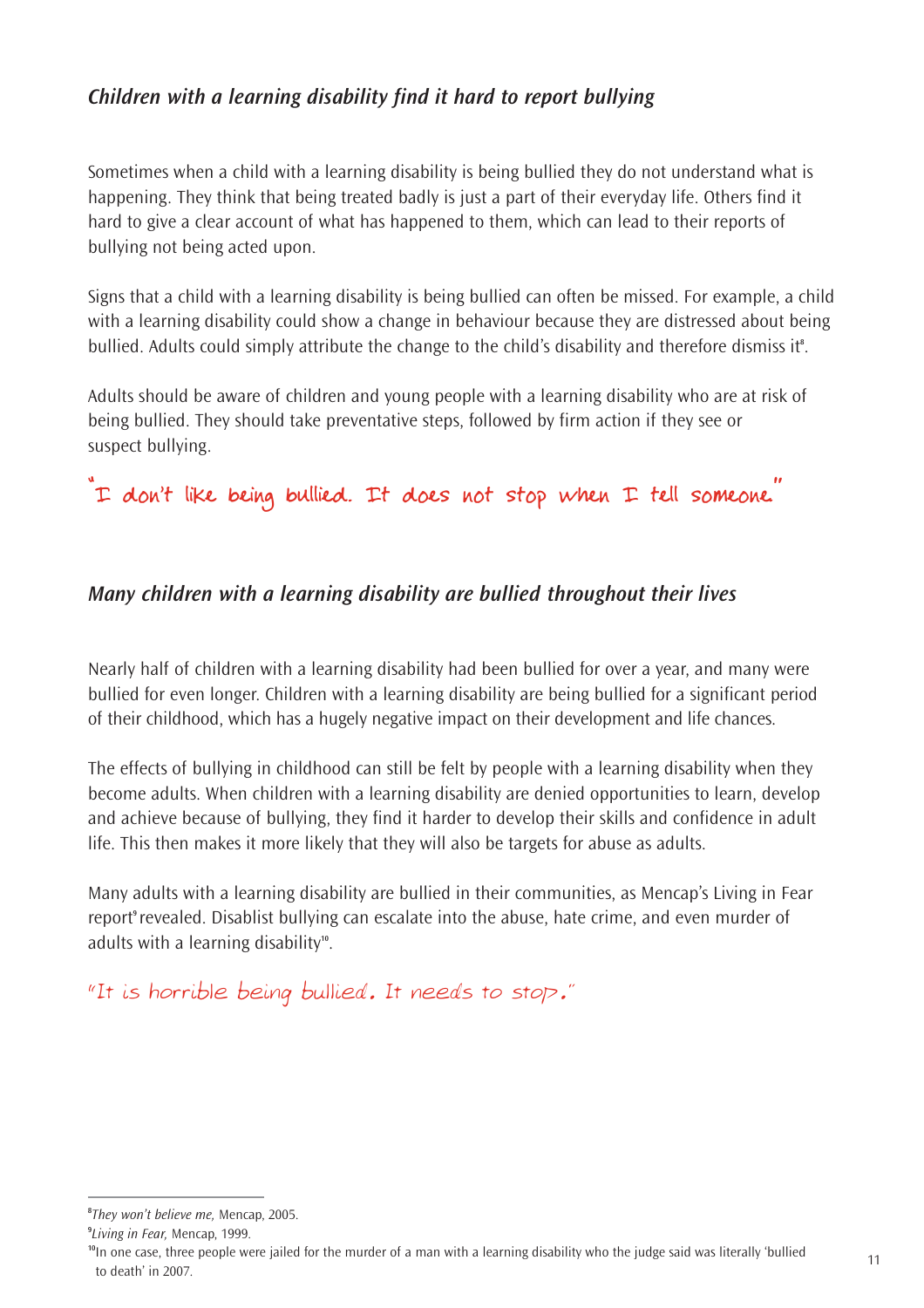# **What needs to happen**

Children and young people with a learning disability are among the most vulnerable people in our society. Most of them do not feel safe in their communities because of disablist bullying.

Far more must be done to tackle disablist bullying in our communities. It simply cannot be allowed to continue to destroy lives.

# **Don't stick it, stop it! recommendations**

## *The Government should provide leadership on disablist bullying by:*

- **1.** Taking disablist bullying as seriously as other forms of prejudice-driven bullying.
- **2.** Requiring schools and services used by children to record all incidents of disablist bullying.
- **3.** Ensuring that public bodies fulfil the public sector duty to promote disability equality and eliminate harassment.
- **4.** Commissioning Ofsted to review progress on eliminating disablist bullying.

# *Local authorities and children's trusts should support schools and children's services to prevent disablist bullying by:*

- **1.** Taking a leading role by providing policies, funding and training to prevent disablist bullying.
- **2.** Supporting all children's services, youth services and schools to develop robust disability equality schemes linked to their anti-bullying strategies to tackle bullying.
- **3.** Providing information and support to disabled children, young people and parents.
- **4.** Ensuring that their children and young people's plan includes actions to prevent and tackle disablist bullying.

See appendices for more information on these recommendations.

#### *Further information*

For further information on Mencap's **Don't stick it, stop it!** campaign:

- **• visit www.dontstickit.org.uk**
- **• email campaigns@mencap.org.uk**
- **• telephone 020 7696 6952**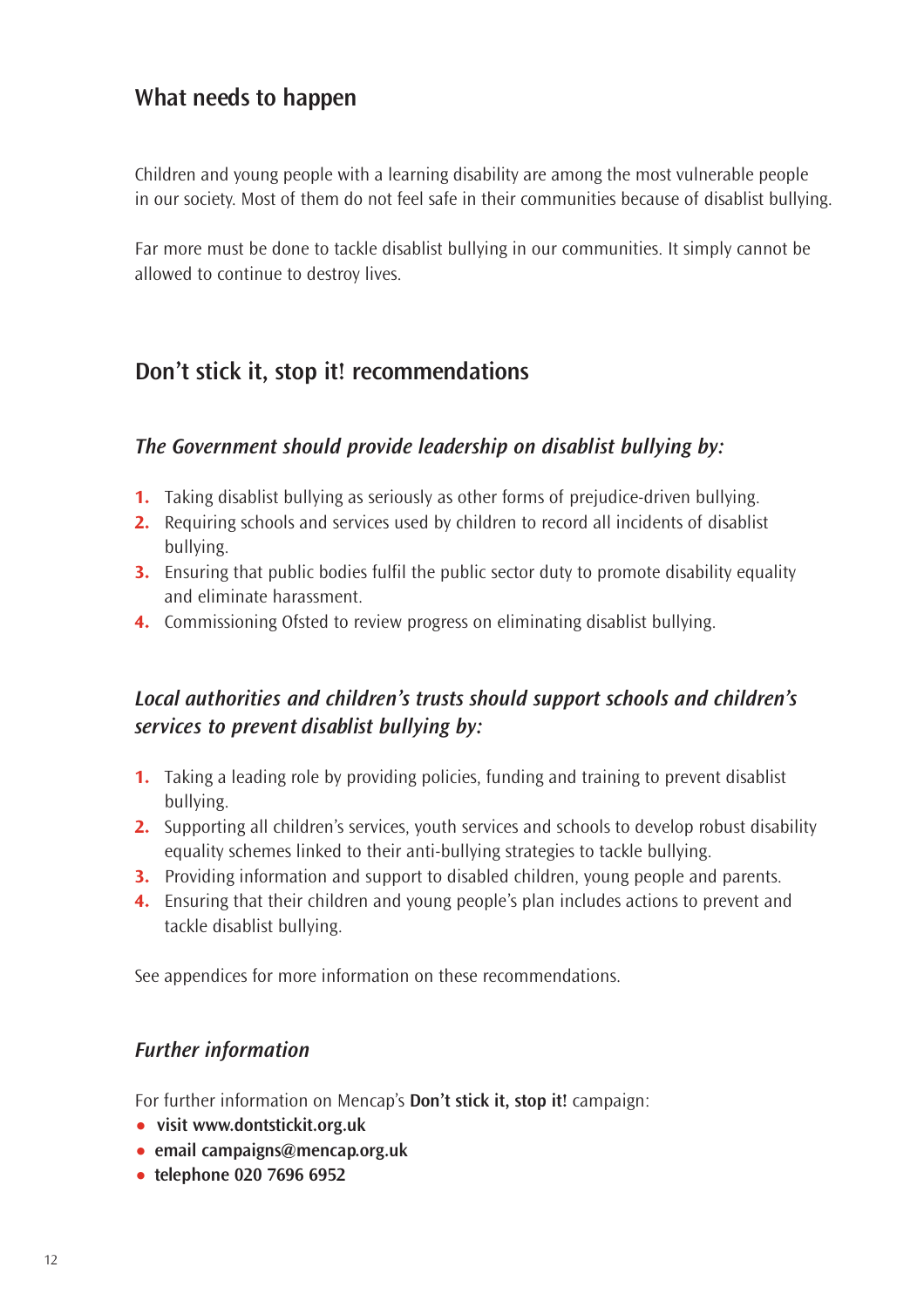**Appendix 1: examples of worksheets used to capture children's experiences of bullying**



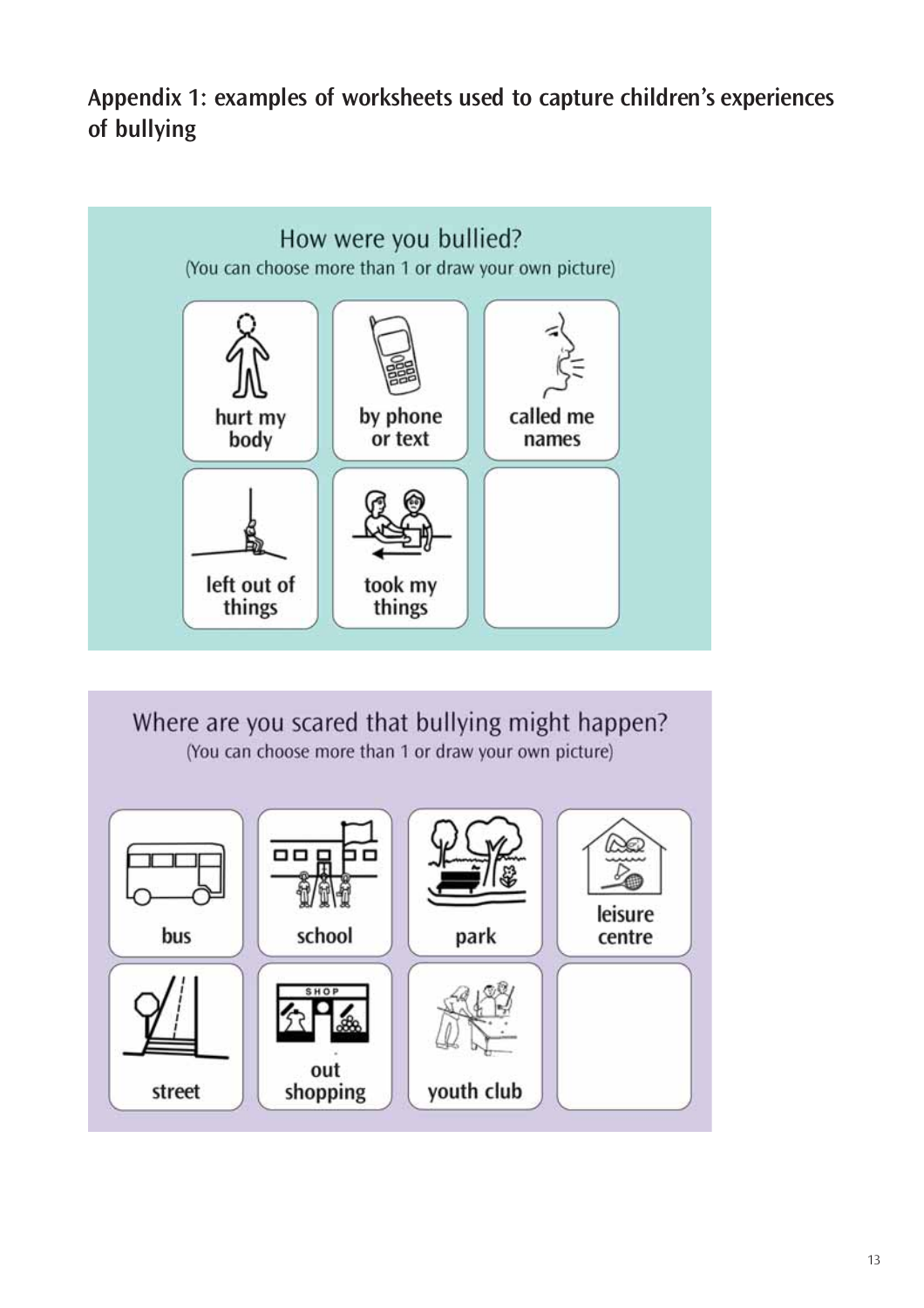# **Appendix 2: recommendations for Government**

The Government should provide leadership on disablist bullying by:

#### **1. Taking disablist bullying as seriously as other forms of prejudice-driven bullying.**

Disablist bullying must be recognised and treated as seriously as other forms of bullying – including racist and homophobic bullying. This should include producing and promoting robust guidance on how best to prevent and tackle disablist bullying, in line with guidance already produced on tackling other forms of bullying. The Secretary of State for Children, Schools and Families should report regularly to Parliament on progress in tackling disablist bullying, as part of his duty to report on his department's progress in promoting disability equality.

#### **2. Requiring schools and services used by children to record all incidents of disablist bullying.**

The Government should issue a circular requiring schools and children's services to record all incidents of disablist bullying. This circular should include a reminder of the legal duty to promote disability equality and to eliminate disability-related harassment under the Disability Discrimination Act 2005.

#### **3. Ensuring that public bodies fulfil the public sector duty to promote disability equality and eliminate harassment.**

The Government should require the Commission for Equalities and Human Rights (CEHR) to issue compliance notices to all public bodies that have failed to promote disability equality and eliminate disability-related harassment, as required by the Disability Discrimination Act 2005.

#### **4. Commissioning Ofsted to review progress on eliminating disablist bullying.**

Ofsted should provide leadership in eliminating harassment through its own Disability Equality Scheme. It should also inspect local authorities' and schools' Disability Equality Schemes rigorously. The Government should commission Ofsted to carry out a thematic review of schools and children's services, focusing on progress made in preventing and tackling disablist bullying.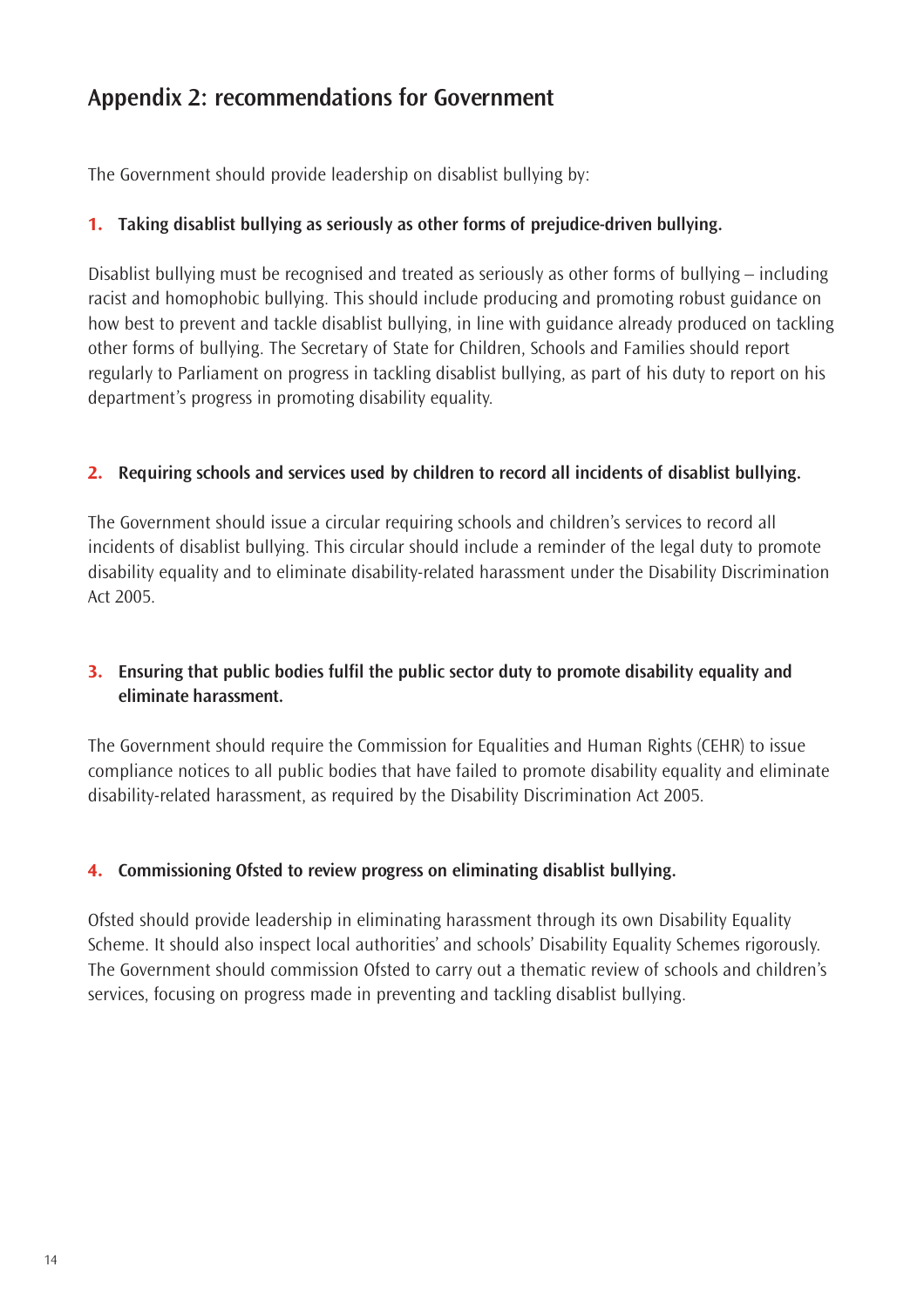# **Appendix 3: recommendations for local action**

Local authorities and children's trusts should support children's services and schools to prevent disablist bullying by:

#### **1. Taking a leading role by providing policies, funding and training to prevent disablist bullying.**

Staff in all children's services and schools should receive training so that they understand learning disability, the impact of disablist bullying upon children who use their services and how to take action to address it. Local authorities should promote a culture of 'zero tolerance' of disablist bullying. They should also incorporate their policies on tackling disablist bullying in all service agreements and contracts with private and voluntary providers.

#### **2. Supporting all children's services, youth services and schools to develop robust disability equality schemes linked to their anti-bullying strategies to tackle bullying.**

All public bodies are required under the Disability Discrimination Act 2005 to produce a disability equality scheme. The scheme must show how they will promote disability equality and eliminate harassment. Local authorities should support public bodies and contracted services to produce schemes that include strong measures to prevent and deal with disablist bullying. Anti-bullying strategies should also specifically address disablist bullying and harassment.

#### **3. Providing information and support to disabled children, young people and parents.**

Disabled children and young people, and their parents, need good information about disablist bullying, and about the support they can expect from their local authority. Children with a learning disability should be told that they have a right to be safe from bullying. Where a child has experienced disablist bullying, they should also have access to support and counselling to help them to deal with its effects.

#### **4. Ensuring that their children and young people's plan includes actions to prevent and tackle disablist bullying.**

The lead member for children's services and director of children's services should consider Mencap's report and review the incidence of bullying of disabled children in their local area. They should then ensure that appropriate actions to prevent and tackle disablist bullying are included in their children and young people's plan.